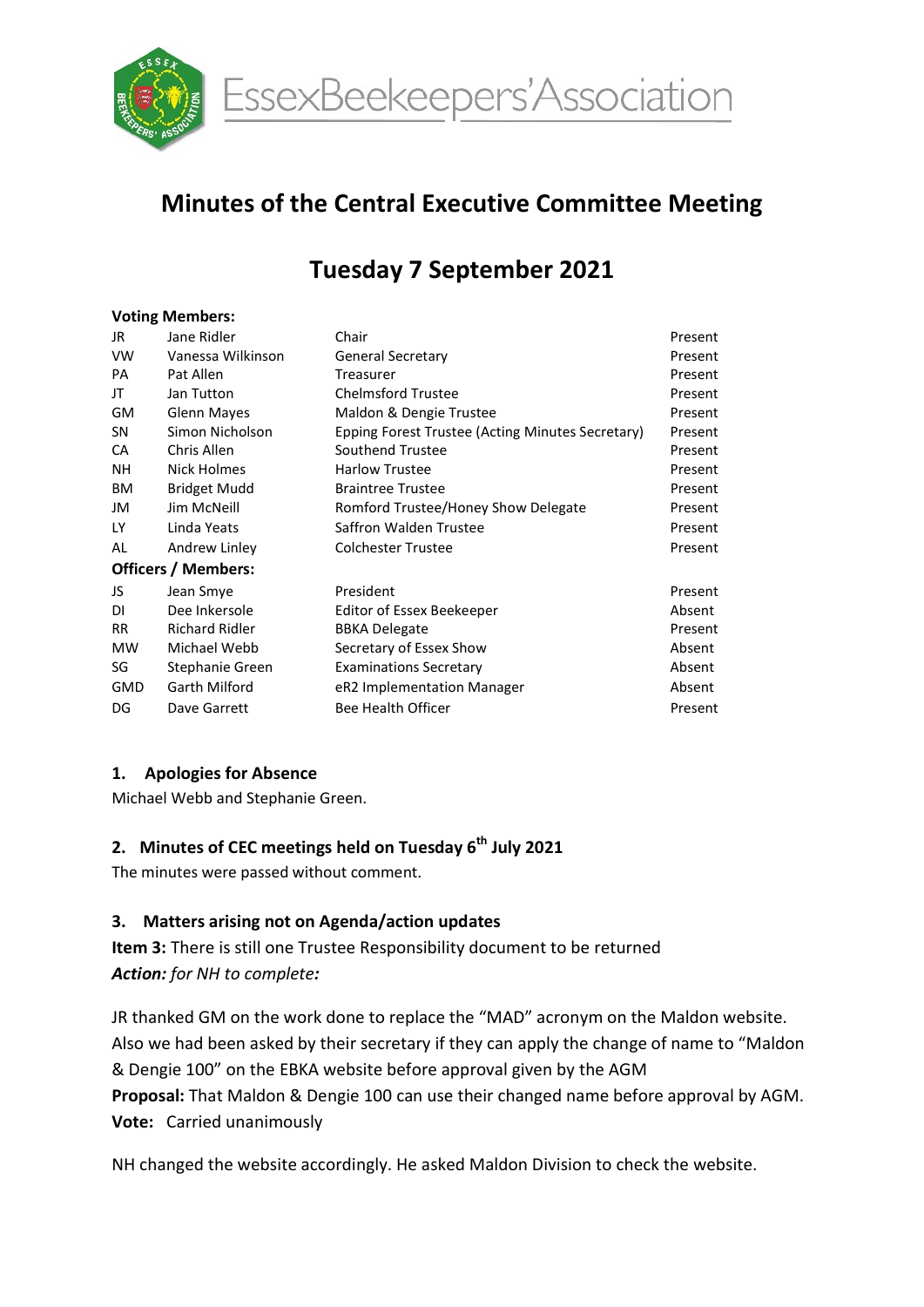Action: Maldon Division to check if they are happy with the website changes or find any instances where it still needs to be changed.

Of the two outstanding AGM reports, Epping has contacted to say theirs is on its way, but Southend's is still outstanding.

Action: CA to chase-up the report from Southend

Item 4: JR confirmed that she had uploaded the EBKA Annual Report to the Charity Commission.

Item 5: PA is looking at coordinating EBKA subscription with ER2 (see Treasurer's Report).

Item 6: JR raised the importance of EBKA not passing £50,000 in trading activity, and that divisions should report their trading activity. Examples such as buying bulk items to pass onto members (eg jars, fondant nucs, etc), or apiaries selling honey. Action: Trustees, to have an item "Trading Activity" on their DVM reports to CEC.

Item 7: JR confirmed that she had written to EARS to advise the increase in our funding to £2,000 for one year in the first instance and PA stated that she had not received an invoice, but that the £2,000 would not be payable until 2022.

# 4. Treasurer's Report

The General Treasurer's report and the CEC Receipts/Payments Ledger (up to 7/9/2021) had been presented to CEC members. PA stated that the Autumn Returns and capitation invoices were up to date, and that she had sent out the new rates to the Division Treasurers.

The hypothecated funds proposal has not been prepared, but will be done for next January. Action: PA to prepare proposal for hypothecated funds for the CEC meeting in January 2022.

MW had sent the name of a possible Accounts Examiner for this year's accounts to PA.

PA stated that there were some miscellaneous expenses to come, e.g. fee for Giles Budge for the Ted Hooper Memorial Lecture and prize monies to the National Honey Show for the Essex classes.

PA said that the Spring return 2022 is already open and so there are no urgent actions to be taken. There was then a discussion about the possibility of changing the EBKA year so that it aligns with ER2 (+ BBKA). At the moment the situation is this:

> ER2 : 1 Oct - 30 Sept BBKA: 1 Oct - 30 Sept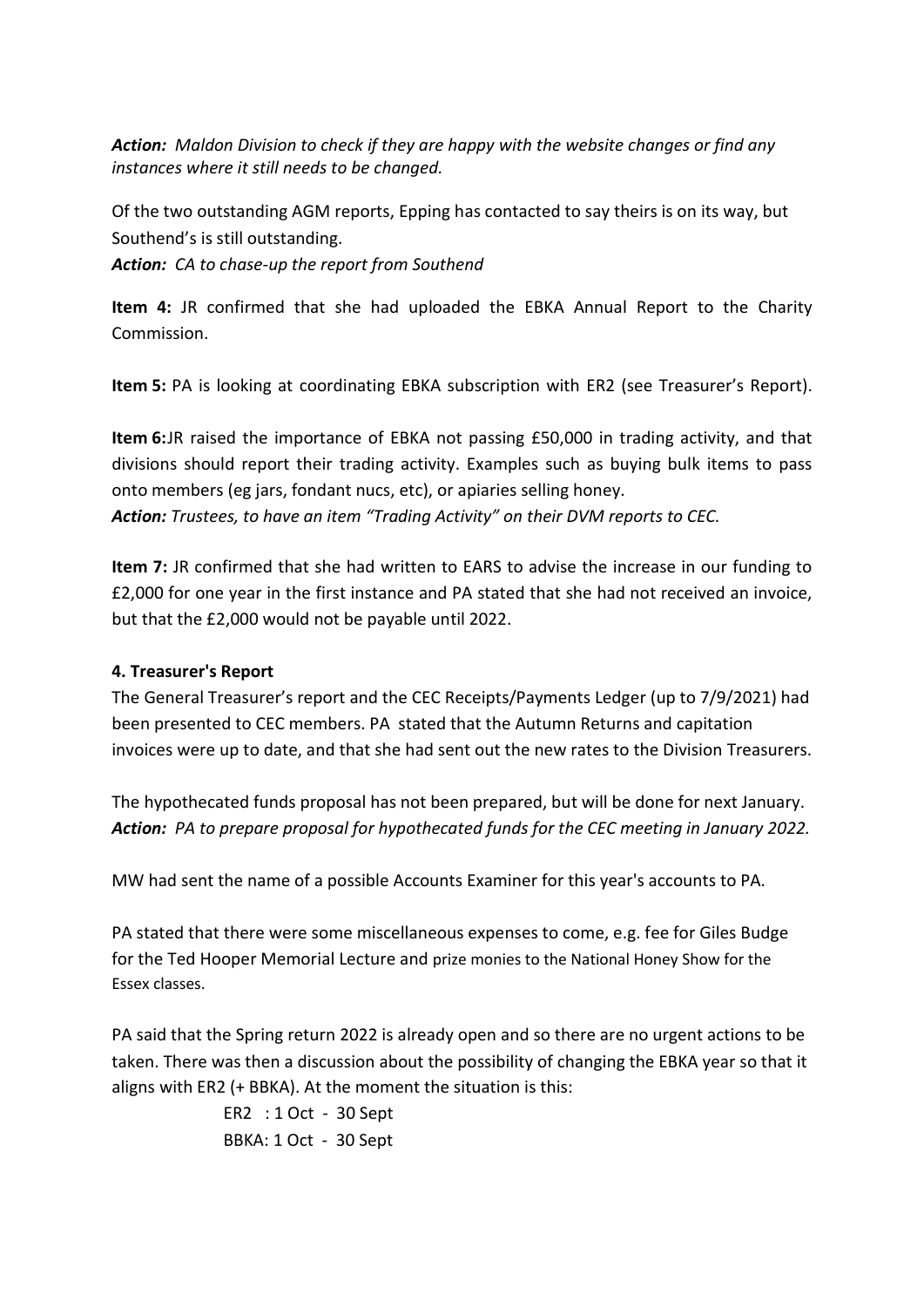### EBKA: 1 Jan - 31 Dec,

PA is looking at aligning the EBKA financial year with the others, which should make memberships/subscriptions in particular easier to handle. However, in the following discussion it was stated that some Divisional Treasurers have said they are unwilling to change and would prefer to keep the financial year as it is at present. It would be very awkward changing from one year to the other.

PA said that Divisional Treasurers and Membership Secretaries should be consulted about the implications of the possible change in advance of a decision.

JR summarised that it is a complex situation and needs full research to be carried out before any proposal is made. JT stated that she was already processing memberships up until 31/12/2022, so it will be two years of planning for this at the earliest.

#### 5. Harlow Division

Introduction: NH introduced the issue of Harlow BKA. He stated that the Harlow division finds itself in a position where it is unable to function as a division due to lack of membership support in its committee roles. It refers itself to the CEC to direct and/or assist in their future.

He referred to the minutes of the Harlow EGM on 2 September 2022 that he had sent to CEC. Harlow has had a problem with membership engagement for a long time, with poor attendance at meetings, and no-one willing to step into roles, and it has been too heavy a burden for him and Pauline Tidmas (who had lately stepped down). NH believes that Harlow cannot run itself now, and he himself will resign at the end of this year from all posts.

Clearly Harlow is not in a position to organise the Conference next year.

Discussion: JR then allowed all members at the meeting to ask questions. They all expressed their sadness and regrets at the situation and below is further information that came out of the questioning:

- Harlow has around 84 members and about 50 of them are from the immediate Harlow area. All of them are assumed to keep bees. The Division borders Epping Forest, Saffron Walden, Chelmsford and Romford. The closest Division to Harlow is Epping, although NH said that the nearest BKAs are actually in Hertfordshire (Ware and Bishop Stortford).

- NH said that the pandemic might have had an effect on the situation, but that really the issue of engagement had been going on long before then and he has tried everything he can to get the members to take on committee roles; eg lettering them all and increasing the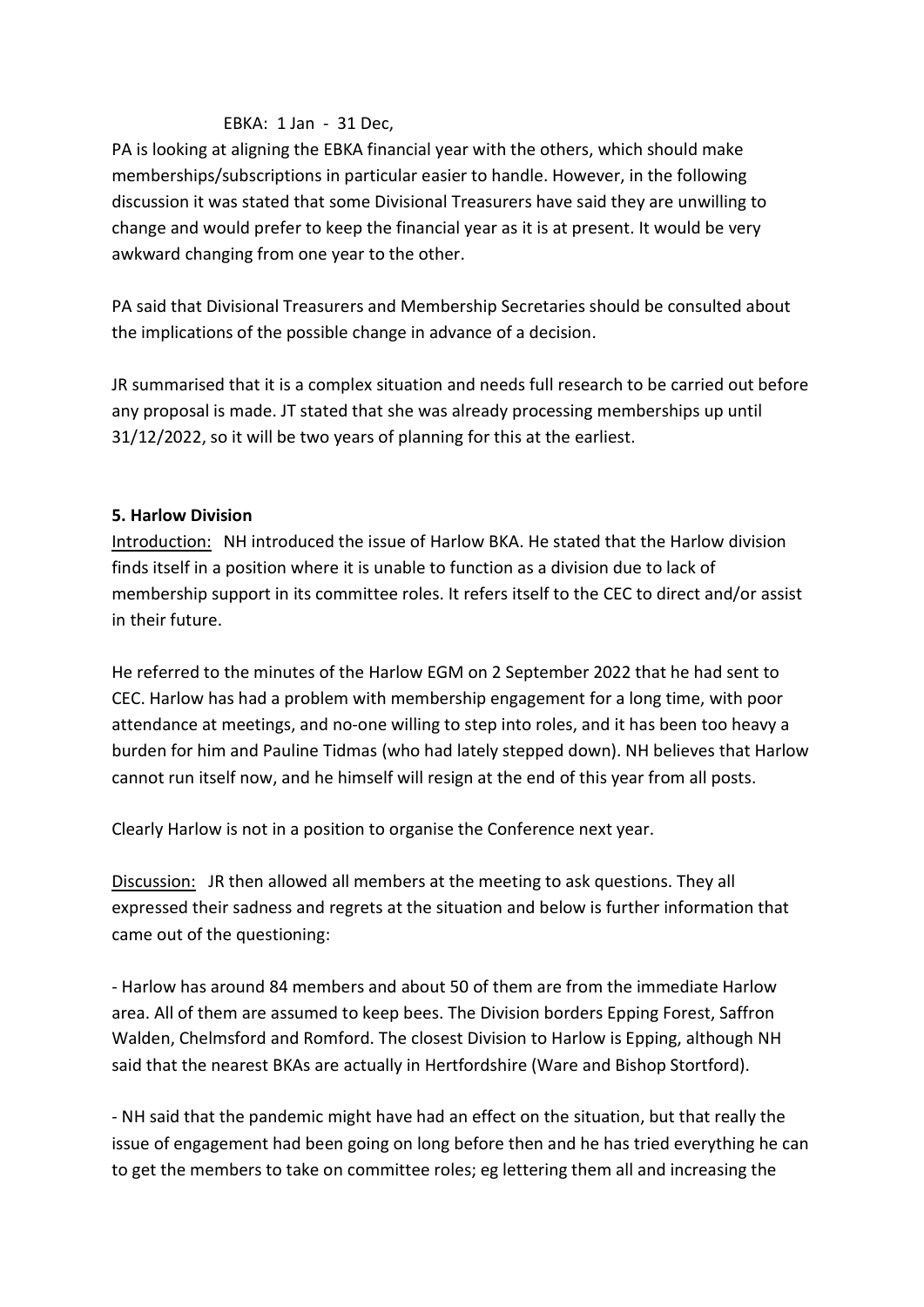committee size to 18 members, so that the burden on each would be shared: but turnout for meetings continued to be low. He has even looked outside for interest. In the end only 12 people out of 84 were interested enough to attend the EGM to save the Division.

Possible Actions by CEC: RR spoke about how upsetting the situation is, and also of the importance of keeping the Division going if we can – as it is far more difficult to create a Division than to close one down.

GM pointed out that the members in Harlow aren't interested in having a committee and therefore the Division should be allowed to fail, with beekeepers choosing to join other divisions if they wish.

SN was asked whether Epping Forest would be prepared to merge with Harlow. SN replied that after informal soundings of committee members the feeling was generally against such an outcome.

The meeting then considered the minimum role requirements for keeping the Division going: NH said that the key to keeping the Division going is to have a Treasurer. The minimum requirement for roles in a Division is five: President, Chair, Secretary, Treasurer and Trustee. So, in order to keep Harlow Division afloat the CEC agreed to set up a working party to support NH. JR and RR will be on this: SN and DG also agreed to join them. Action: CEC to provide a working party comprising JR, RR, SN, DG, and NH to see if Harlow Division can be recovered and to support a recovery solution.

Finally, as Harlow are not currently in a position to organise the Conference for Autumn 2022, the committee is asked to invite Epping Forest to organise it, who are next in line according to the EBKA Rules. SN provided feedback that Epping Forest are reluctant to take on the task principally because they do not have the time, costs or capacity to organise such a project. Their view is that it is too much for any one division to undertake and would be more effectively organised by a CEC sub-committee, in the same way as the Essex Show.

JR responded that it was a key element that divisions organised the conference. It was a way of getting divisions involved and also was found to be a unifying experience within the division as members came together to deliver the project. BM stated that when Braintree was asked to do it, they felt the same way, but they found it a very rewarding experience, and other members agreed.

Proposal: That an invitation be sent to Epping Forest to organise the 2022 Conference Vote: Carried

#### 6. Ted Hooper Lecture

VW stated that Giles Budge has agreed to give the lecture via Zoom, on 27/11/21 at 2.30pm.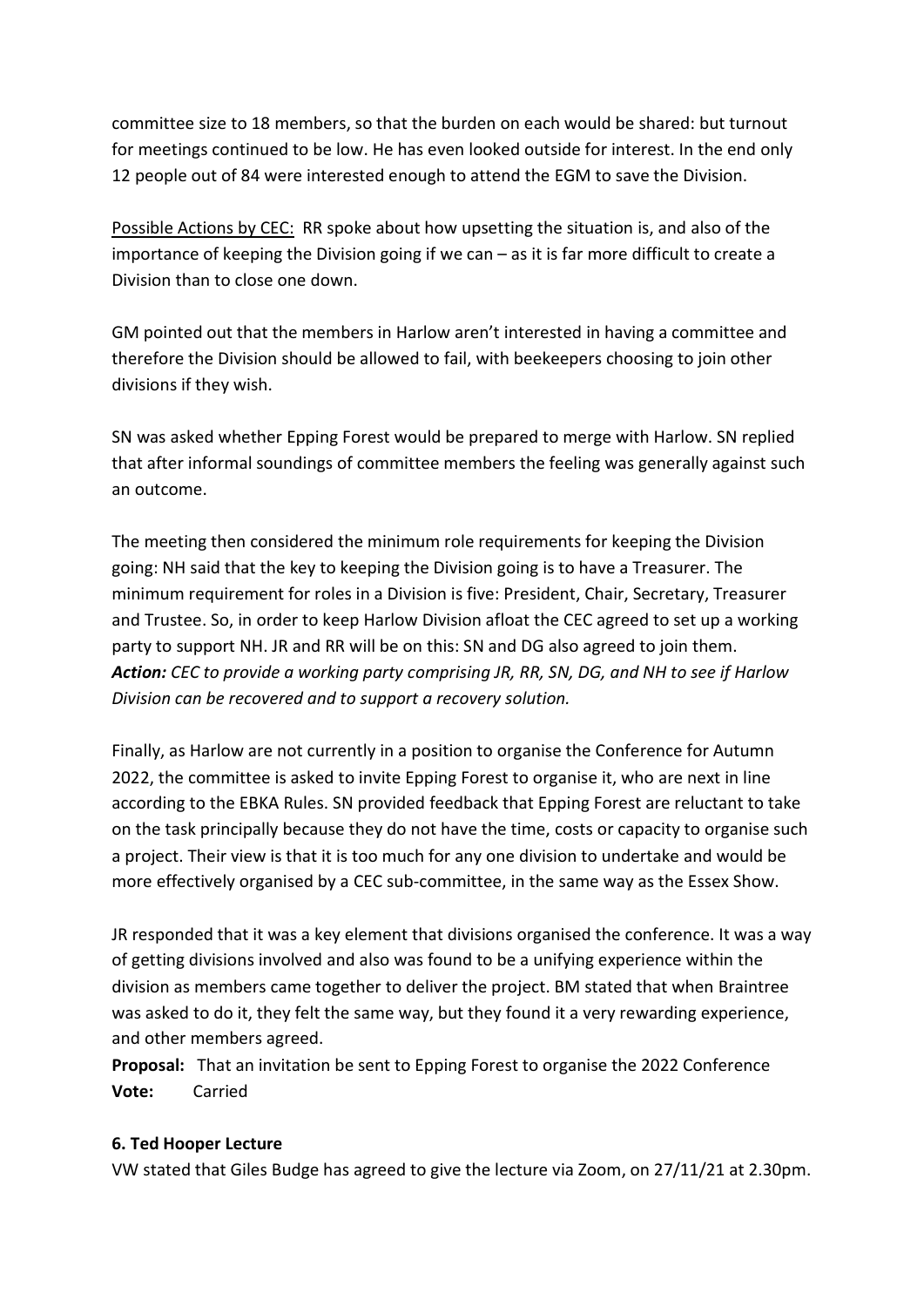She asked if any Divisions would help with managing Zoom. JR suggested that Eventbrite should be used as a way of advertising and managing the event.

# 7. Propositions for EBKA ADM

RR asked if there were any propositions for the ADM. None proffered.

#### 8. National Honey Show

JM stated that the National Honey Show is going ahead on 21-23 October 2021. He will again be taking exhibits to the show, but entrants must get their jars to him by Tuesday 19 October 2021. An email will be sent out to all EBKA members via ER2.

#### 9. Questions arising from the Divisional Reports and Secretaries Reports

The issue of alteration to the subscription year has been dealt with in the Treasurers Report.

CA stated that Southend has proposed a reduction in their membership fees of £10 for full members and £5 for partners. They tried to enact it independently but understood that it was not EBKA policy. PA explained that it is Essex that decides and sets the fees each year, and even though BBKA increased their capitation fee the CEC absorbed the increase and kept the rates at the same level as before. Some Divisions are finding that they can afford to offer reductions, eg from savings by not physically printing the Beekeeper, but other divisions cannot. Any proposals for reduction in membership subscriptions for 2023 should reach the CEC for its meeting in July 2022.

CA said that as regards the insurance issue, it can be tackled outside of this meeting by email.

| <b>Action</b> | Owner    | <b>Action</b>                                                                                                                                                                 | <b>Action</b> | <b>Update</b> | <b>Status</b> |
|---------------|----------|-------------------------------------------------------------------------------------------------------------------------------------------------------------------------------|---------------|---------------|---------------|
| date          |          |                                                                                                                                                                               | due date      |               |               |
| 3/3/20        | Trustees | Ensure that their committees have<br>elected Safety Officers to cover Risk<br>Assessments for all events, and the<br>CEC Event Safety Officers to cover<br>all County events. | 30/3/20       |               | Open          |
| 16/3/21       | PA       | Address of issue of Education and<br>Research funds                                                                                                                           | 30/4/21       |               | open          |
| 16/3/21       | NH.      | Contact MW with name of the<br>upcoming Presiding Officer                                                                                                                     | 20/3/21       |               | open          |

# NEXT MEETING – Tuesday 2 November at 7.30 pm (via Zoom)